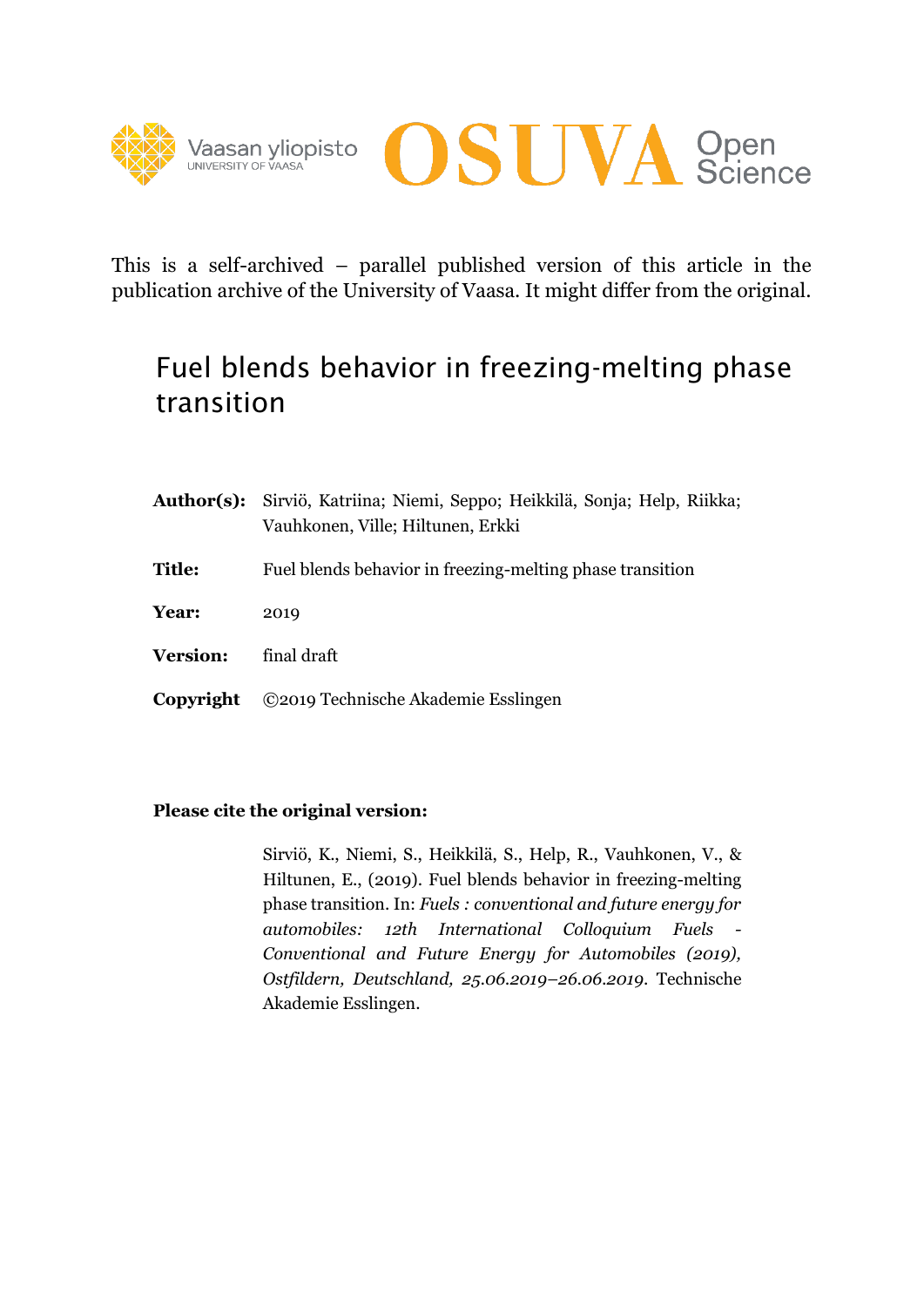## **Fuel blends behavior in freezing-melting phase transition**

Katriina Sirviö University of Vaasa, Finland

Seppo Niemi University of Vaasa, Finland

Sonja Heikkilä University of Vaasa, Finland

Riikka Help University of Vaasa, Finland

Ville Vauhkonen UPM-Kymmene Oyj, Lappeenranta, Finland

Erkki Hiltunen University of Vaasa, Finland

#### **Summary**

Several renewable and sustainable liquid fuel alternatives are needed for different compression-ignition (CI) engine applications to reduce greenhouse gas (GHG) emissions. Biodiesels, FAMEs, have been studied for long time and apparently, despite of the problems they may have, they are still of great interest. Other options of different alternative fuels are residues and also fuels originating from circular economy. Fuel blending may be problematic, as the new mixtures may not always be miscible to each other. Due to incompatibility, such fuels can occasionally tend to be unstable when mixed. The aim of this study was to investigate if the fuels will be stable and feasible after the freezing-melting transitions. To evaluate the feasibility several storage related properties were analyzed. The mixed fuels were rapeseed methyl ester (RME) and animal-fat based methyl ester (AFME) blended with renewable naphtha and marine gas oil (MGO). Naphtha was produced from residues and MGO from used lubricants. According to the results, the freezingmelting phase transition was not a threat to the fuel quality.

#### **1. Introduction**

For compression-ignition (CI) engine applications, one reasonable solution to increase the amount of renewable energy is to use various blends of renewable and fossil liquid fuels until the availability of renewable fuels reaches the sufficient extent. There are plenty of alternative liquid fuels which can be utilized in engines without engine modification. The commercial choice of the alternative, renewable fuels is, though, at the moment quite narrow. The share of renewables in transport is at present approximately 2.6% worldwide [1]. For these reasons, the alternative fuel industry has grown dramatically for both liquid and gaseous fuels [2]. The development of the emissions legislation directs the transfer from fossil fuels to more sustainable alternative fuels.

Biodiesels, FAMEs, have been studied for long time and apparently, despite of the problems they may have, they are still of great interest. Now, 95% of biodiesels are produced from edible vegetable oils, as RME (rapeseed methyl ester) in this study. The use of edible oils is problematic because it causes environmental problems, increases the edible oil prices and consumes food resources. Waste, recycled and non-edible oils would be much better options as raw materials. Waste animalfat based biodiesel, AFME, also studied in the present study, forms a more favorable alternative. Nevertheless, the share of non-edible oils is minor, only 2% of total biodiesel production [3]. Waste animal-fats are still becoming more common feedstock as raw material for biofuel production. Veal and beef tallow, lard, chicken and goose fat have been successfully studied as raw materials for esterification process. [4] Fur farming is one of the industries which produce animal fat as a residue and waste. The quantity of animal-fat based biodiesel manufactured as a by-product in fur farming is marginal but still it can have a notable regional impact on the energy efficiency and power production.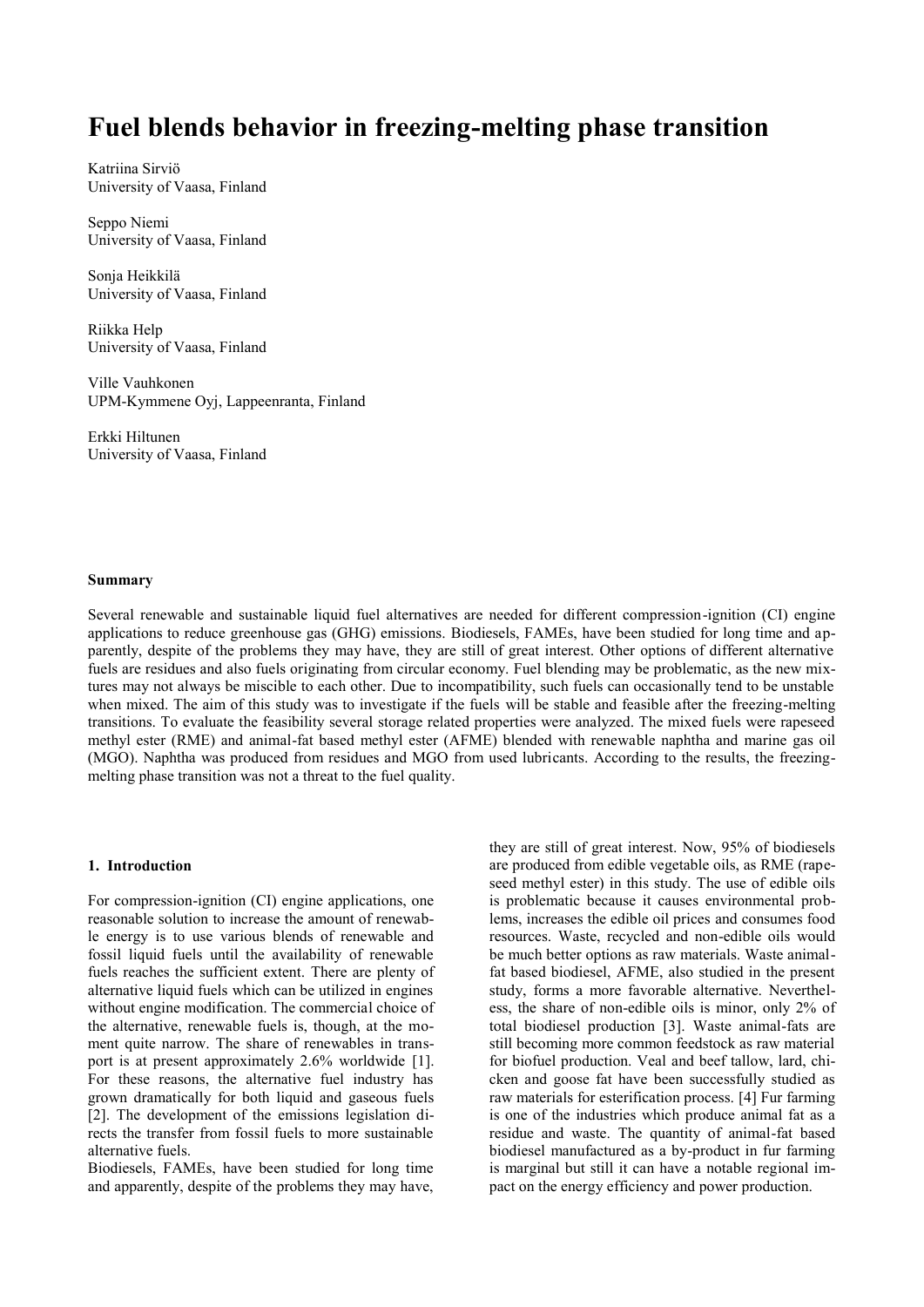Another option of different alternative fuels is residues. In the present study, renewable naphtha was a residue of the manufacturing process for renewable diesel based on wood and forest residues namely tall oil.

In addition to special renewable fuels, fuel options originating from circular economy can be blended with other fuels. In this study, MGO (marine gas oil) was the light fraction from the hydrotreaters of the process for regeneration of used lubricant oils. The main products of the process are base oils derived from used lubricant oils. Recycled fuels are not necessarily renewable, but recycling of potential energy raw materials is still one step forward in increasing of the suitable and more sustainable options. In the latest years, more attention has been paid to this fuel category. It has been proposed that the EU member countries would collect 100% of the waste oils by 2025 [5].

To be able to promote the transit from conventional fossil fuels to renewable alternatives, a large amount of additional research is required about various alternative fuels and in particular about their blends. Arctic conditions make extra problems in terms of alternative fuels and their handling. The saturated acids in FAMEs, present mainly in animal fat based methyl esters, cause them to solidify at low temperatures [6]. This leads to blockages in filters or makes it even impossible to pump the fuel. For this reason, storing and using of biodiesels at wintertime in arctic regions may be difficult. Fuel tank or store is usually placed outside. Biodiesels are not recommended to store for long time. The storage stability of fuels is threatened by contact with air, sunlight, metals and high temperature conditions [7]. Apparently, the effect of freezing-melting transitions on the fuel properties is not studied earlier. In case fuels are stored and they solidify, it is important to know if they still are of good quality.

The main aim of the current study was to determine how the storage related properties of the blends change if the fuels freeze. The samples were analyzed three times: as fresh, and after the first and second freezingmelting phase transitions. The reference samples for each studied blend were stored at 20°C, in dark, and measured after 4 weeks of storage. The share of renewables within these six blends varied from 80 vol-% to 100 vol-%: Rapeseed methyl ester (RME) and animalfat based methyl ester (AFME) were blended with

- renewable naphtha in a ratio of 80 vol-% of RME or AFME and 20 vol-% of naphtha
- MGO in a ratio of 80 vol-% of RME or AF-ME and 20 vol-% of MGO.

The suitability of the fuels for was evaluated based on the possible change of properties.

#### **2. Materials and methods**

#### **2.1 Fuels**

Rapeseed methyl ester (RME) was a product of ASG Analytik-Service Gesellschaft mbH, Germany. As antioxidant, it contained 1000 mg/kg of butylated hydroxytoluene (BHT) and it was delivered to the University of Vaasa (UV) in January, 2017. RME fulfilled the requirements of Standard EN 14214:2012 [8].

Animal-fat based methyl ester (AFME) was Feora Ecofuel, a product of Ab Feora which is located in Uusikaarlepyy, Finland. No antioxidant was added. AFME was delivered to the UV in October 2017.

Naphtha was a product of UPM, Finland. It is a residue of the manufacturing process for renewable diesel based on wood and forest residues via tall oil. Naphtha was delivered to the UV in February 2017.

Marine gas oil (MGO) was a product of STR Tecoil, Finland. It was the light fraction from the hydrotreaters of process for regeneration of used lubricant oils. MGO was delivered to the UV in September 2016. Table 1 shows the studied fuel blends and their blending ratios. The share of renewables within these six blends varied from 20 vol-% to 100 vol-%. The neat AFME and RME were also analyzed.

Table 1. Fuel blends and blending ratios.

| Sample              | <b>AFME</b><br>$(V - \%)$ | RME<br>$V - 9/0$ | MGO<br>$V - \%)$ | Naphtha<br>$V-$ %) |
|---------------------|---------------------------|------------------|------------------|--------------------|
| AFME-<br><b>MGO</b> | 80                        |                  | 20               |                    |
| AFME-<br>Naphtha    | 80                        |                  |                  | 20                 |
| RME-<br><b>MGO</b>  |                           | 80               | 20               |                    |
| RME-<br>Naphtha     |                           | 80               |                  | 20                 |

#### **2.2 Methods**

The samples were analyzed as fresh, and after the first and second freezing-melting phase transitions. The reference samples for each studied blend were stored at 20°C, in dark, and measured after 4 weeks of storage. The temperature of the freezer was -26°C. The investigated and compared properties were the FAME content for the neat FAMEs, kinematic viscosity, density, oxidation stability index and acid number. Below, the analysis methods of the properties are described.

**The oxidation stability** index was measured by a Biodiesel Rancimat 873 instrument. The method is described in Standards EN 14112 (neat FAMEs) and EN 15751 (FAME blends). [9, 10]

**The acid number** was analyzed by a titrator Metrohm Titrando 888. The measurement was produced according to Standard EN 14104 [11].

**The kinematic viscosity and density** were measured by a Stabinger SVM 3000 rotational viscometer [12].

**The ester content** was measured by a Perkin Elmer gas chromatograph Clarus 580. The method is described in Standard EN 14103 [13].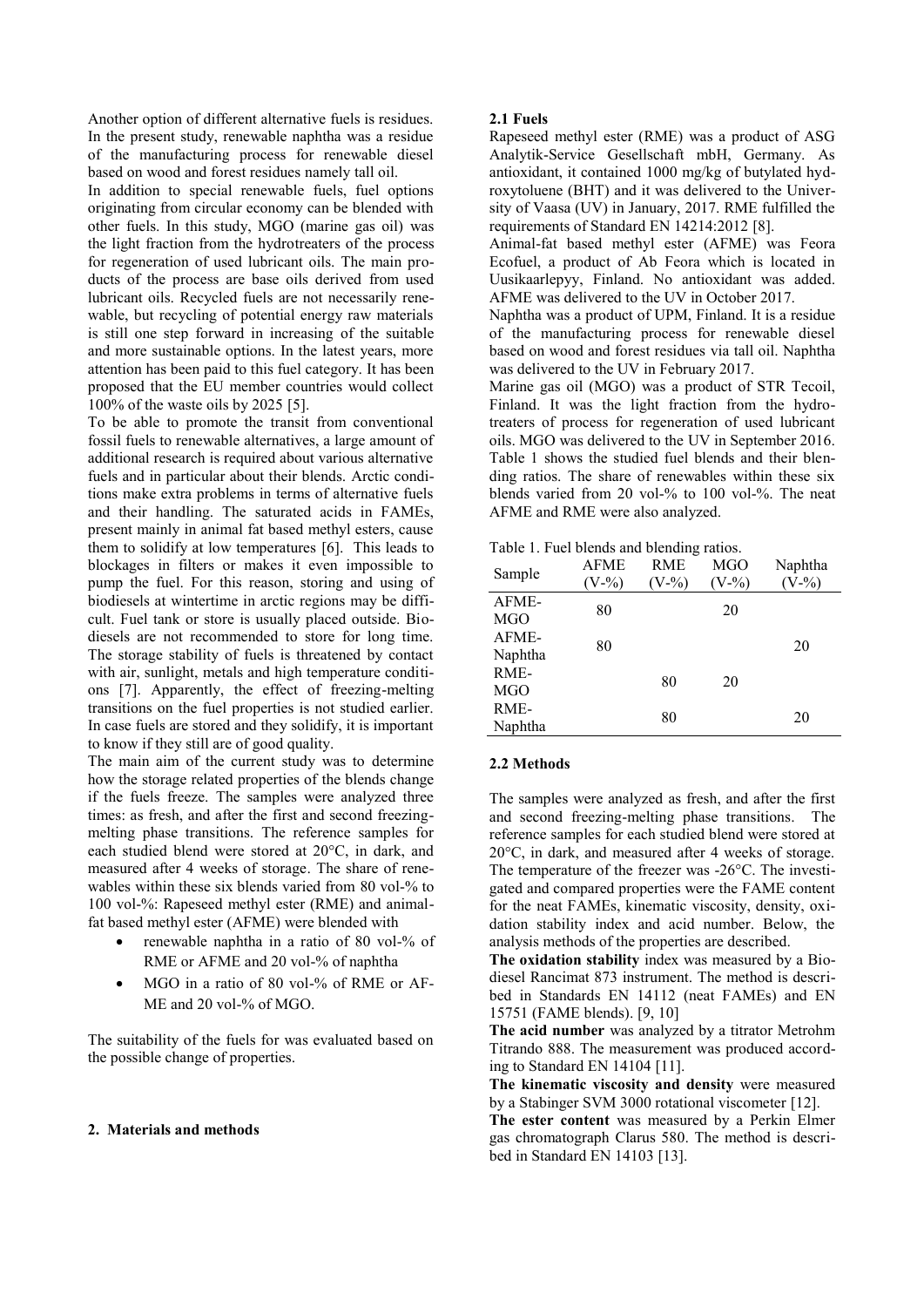The relative standard deviations were the following: ester content <1%, kinematic viscosity <1%, oxidation stability 4.5%, acid number 7.9% and density <1%.

#### **3. Results and discussion**

All the samples were stored in a freezer at -26°C. The samples were let to freeze. The neat FAMEs, both AFME and RME were frozen ice over, and so were the AFME-naphtha and AFME-MGO blends which both contained 80 V-% of AFME. RME-MGO was almost totally frozen over but a liquid layer could be seen on the top surface. RME-naphtha was frozen stiff.

The results of the analyses are presented in Tables 2 and 3 and Figures 1-3.

Table 2. Results of the properties of neat animal-fat based methyl ester and its blends.

| Sample              | Kin.<br>viscosity,<br>$mm^2/s$<br>$(40^{\circ}C)$ | Densi-<br>ty,<br>kg/m <sup>3</sup><br>$(15^{\circ}C)$ | OSI,<br>h | Acid<br>num-<br>ber,<br>mgKO<br>H/g | <b>FAME</b><br>content.<br>$\frac{0}{0}$<br>(m/m) |
|---------------------|---------------------------------------------------|-------------------------------------------------------|-----------|-------------------------------------|---------------------------------------------------|
| AFME-               |                                                   |                                                       |           |                                     |                                                   |
| NAPH-               |                                                   |                                                       |           |                                     |                                                   |
| <b>THA</b>          |                                                   |                                                       |           |                                     |                                                   |
| Fresh               | 2.83                                              | 847                                                   | 6.0       | 0.18                                |                                                   |
| Frozen $(1)$        | 2.77                                              | 847                                                   | 5.4       | 0.19                                |                                                   |
| Frozen (2)          | 2.73                                              | 848                                                   | 5.5       |                                     |                                                   |
| Reference<br>sample | 2.71                                              | 848                                                   | 6.6       | 0.19                                |                                                   |
| AFME-<br><b>MGO</b> |                                                   |                                                       |           |                                     |                                                   |
| Fresh               | 4.78                                              | 872                                                   | 7.0       | 0.18                                |                                                   |
| Frozen $(1)$        | 4.78                                              | 872                                                   | 6.5       | 0.18                                |                                                   |
| Frozen (2)          | 4.79                                              | 872                                                   | 7.1       |                                     |                                                   |
| Reference<br>sample | 4.78                                              | 872                                                   | 8.2       | 0.20                                |                                                   |
| <b>AFME</b>         |                                                   |                                                       |           |                                     |                                                   |
| Fresh               | 4.44                                              | 879                                                   | 5.4       | 0.21                                | 96.0                                              |
| Frozen (1)          | 4.44                                              | 879                                                   | 4.9       | 0.22                                | 97.9                                              |
| Frozen (2)          | 4.44                                              | 879                                                   | 4.9       |                                     | 94.2                                              |
| Reference<br>sample | 4.43                                              | 879                                                   | 5.2       | 0.23                                | 94.7                                              |

The FAME content of AFME (Table 2, Fig. 1) seemed to increase, from 96.0 m-% to 97.9 m-%, after the first freezing-melting phase transition. This increase is though within the error limits. After the second freezing-melting phase transition the result decreased to 94.2 m-% which is rather close to the result of reference sample, 94.7 m-%. The FAME content of RME (Table 3, Fig. 1) stayed rather constant during the experiment, for fresh sample it was 97.9 m-% and after both freezing-melting phase transition it was 97.7 m-%. The reference sample showed 98.0 m-%. The FAMEcontent of AFME decreased after the second freezingmelting phase transition but the same was also shown for the reference sample. The trans-esterification reaction is known to be reversible [14] and freezingmelting phase transition did not cause the reaction to go backwards.

Table 3. Results of the properties of neat rapeseed methyl ester and its blends.

| Sample              | Kin.<br>viscosity,<br>$mm^2/s$<br>$(40^{\circ}C)$ | Densi-<br>ty,<br>$\text{kg/m}^3$<br>$(15^{\circ}C)$ | OSI,<br>h | Acid<br>number,<br>mgKOH/<br>g | <b>FAME</b><br>content,<br>$\frac{0}{0}$<br>(m/m) |
|---------------------|---------------------------------------------------|-----------------------------------------------------|-----------|--------------------------------|---------------------------------------------------|
| RME-                |                                                   |                                                     |           |                                |                                                   |
| NAPH-               |                                                   |                                                     |           |                                |                                                   |
| <b>THA</b>          |                                                   |                                                     |           |                                |                                                   |
| Fresh               | 2.87                                              | 851                                                 | 9.6       | 0.43                           |                                                   |
| Frozen $(1)$        | 2.76                                              | 851                                                 | 9.6       | 0.43                           |                                                   |
| Frozen $(2)$        | 2.77                                              | 851                                                 | 9.6       |                                |                                                   |
| Reference<br>sample | 2.82                                              | 851                                                 | 9.2       | 0.43                           |                                                   |
| RME-<br><b>MGO</b>  |                                                   |                                                     |           |                                |                                                   |
| Fresh               | 4.87                                              | 875                                                 | 11        | 0.42                           |                                                   |
| Frozen (1)          | 4.87                                              | 876                                                 | 11        | 0.42                           |                                                   |
| Frozen $(2)$        | 4.87                                              | 875                                                 | 11        |                                |                                                   |
| Reference<br>sample | 4.88                                              | 875                                                 | 11        | 0.42                           |                                                   |
| <b>RME</b>          |                                                   |                                                     |           |                                |                                                   |
| Fresh               | 4.53                                              | 883                                                 | 10        | 0.51                           | 97.9                                              |
| Frozen $(1)$        | 4.53                                              | 883                                                 | 9.9       | 0.51                           | 97.7                                              |
| Frozen (2)          | 4.54                                              | 883                                                 | 9.7       |                                | 97.7                                              |
| Reference<br>sample | 4.54                                              | 883                                                 | 9.6       | 0.51                           | 98.0                                              |



Figure 1. FAME contents of AFME and RME.

The kinematic viscosity and density of AFME and its blends stayed nearly constant during the experiment. The acid number of all the samples seemed to increase slightly. All these values were though within a feasible range for instance for medium-speed engines. This can be seen from Table 2 and Figure 2. The reference samples resulted in slightly higher acid numbers compared to other samples. This increase is though within the error limits. Higher acid numbers of the reference samples may also demonstrate that the freezingmelting phase transition was not promoting the acidification. As the acid number describes the corrosive potential of biodiesel [15], the lifetimes of fuel tanks and vehicle engines are reduced by time. According to the current results, the corrosive effect was not accelerated by freezing-melting phase transition.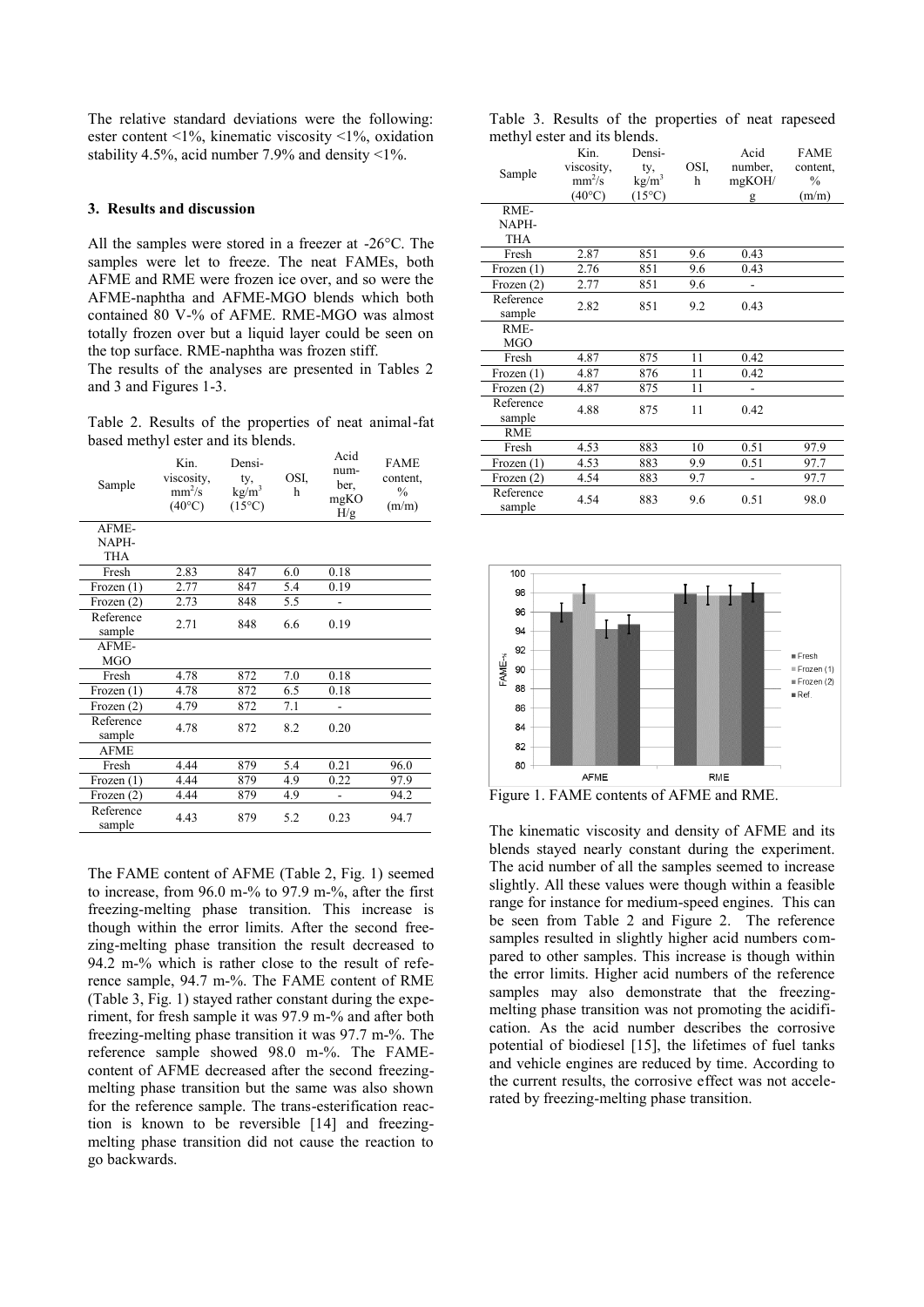

Figure 2. Kinematic viscosities, densities, oxidation stability indexes and acid numbers of AFME and its blend.



Figure 3. Kinematic viscosities, densities, oxidation stability indexes and acid numbers of RME and its blends.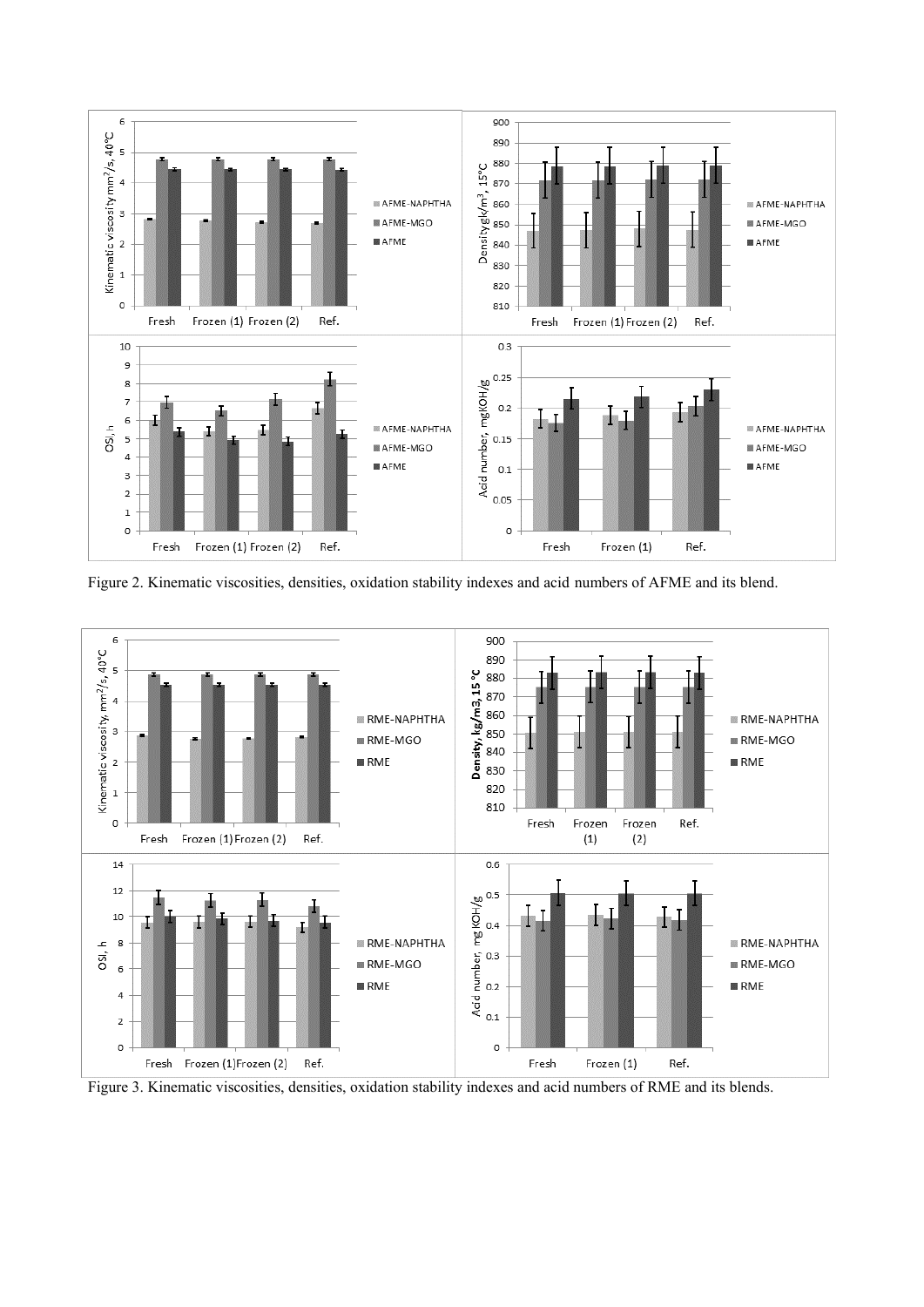The oxidation stability indexes were the lowest for the neat AFMEs, approximately 5 h. Naphtha is a mixture of light hydrocarbons and due to its chemical structure, the lightest hydrocarbons most likely evaporate easily. This was though not shown in the naphtha-AFME results by reducing its oxidation stability index. As a whole, the oxidation stability index did not vary much but the results for the reference samples were slightly higher than for the fresh samples. The measurements were carried out exactly the same way but there might still be chance for some unexpected issue which has caused the difference. Still, freezing over did not reduce the oxidation stability of the samples significantly. The quality of all the samples was fair and with the exception of the oxidation stability, AFME and its blends are feasible for medium-speed engines. The oxidation stability of all the AFME samples was restrictive and needs improving for instance by antioxidant addition. Antioxidants butylated hydroxytoluene (BHT) or butylated hydroxyanisole (BHA) are said to be effective in hindering the oxidation process of animal fat based methyl esters [16]. The kinematic viscosities of all the samples varied between 2.71-4.79  $mm<sup>2</sup>/s$ . The densities of the samples were 847-879 kg/m<sup>3</sup>. The acid numbers fluctuated from  $0.18$  to  $0.23$ mgKOH/g. The OSI of all the samples varied between 5.2-8.2 h.

The kinematic viscosity, density and acid number of RME and its blends did not either vary significantly during the experiment, in other words, freezing over did not reduce the quality of the fuels. This can be seen from Table 3 and Figure 3. As in terms of the AFME samples, the corrosive effect was not accelerated by freezing-melting phase transition in case of RME and its blends. The acid number of neat RME was though rather high, being at its highest 0.51 mgKOH/g, and may slightly increase the corrosive potential of RME.

The oxidation stability indexes were the lowest for the neat RME and RME-naphtha blend, approximately 10 h. Still, similarly to AFME and its blends, freezing over did not reduce the oxidation stability of RME and its samples. The light naphtha components may have weakened the OSI result of RME-naphtha blend. The OSI results of this blend were the lowest of all the measured RME samples. Altogether, all measured properties of the RME blends were at a proper level and these fuels were still, after freezing-melting transition, feasible for engines. The acid number of neat RME was, however, quite high and it may weaken the corrosion tolerance of the tanks and engine parts.

The kinematic viscosities of all the samples varied approximately between  $2.76 - 4.54$  mm<sup>2</sup>/s. The densities of the samples were  $851-883$  kg/m<sup>3</sup>. The kinematic viscosities and densities were at feasible range for medium-speed engines. The acid numbers fluctuated from 0.42 to 0.51 mgKOH/g. The OSI results varied between 9.2-11 h.

Dunn (2008) [17] studied the effect of temperature on the oil stability index (h) of biodiesel and found that the higher the temperature, the faster the decrease in

oxidation stability. Dwivedi & Sharma also stated the same, biodiesels are thermally unstable and the temperature increase decreases the oxidation stability [18]. Compared to the storage studies investigating the effect of high temperatures on the stability of fuels, it seems that freezing is not as significant threat to the fuel quality as the high temperatures.

For both AFME and RME, adding naphtha to FAMEs decreased slightly the kinematic viscosity and density of FAMEs. For AFME blends, the OSI results were not significantly lower when adding naphtha but for RME blends, the naphtha addition seemed to decrease the OSI result. This may occur due to the light, easily evaporating hydrocarbons of naphtha. Adding MGO, instead, increased the kinematic viscosity but decreased the density of the blends. For both AFME and RME, the added MGO had a positive effect on the OSI results.

#### **4. Conclusions**

The main aim of the current study was to determine how the properties of new renewable fuel blends change if the fuels freeze and melt. The suitability of the fuels for was evaluated based on the possible change of properties.

The properties of the samples were analysed three times: as fresh, and after the first and second freezingmelting phase transitions. The share of renewables within these six blends varied from 80 vol-% to 100 vol-%. Rapeseed methyl ester (RME) and animal-fat based methyl ester (AFME) were blended with

- renewable naphtha in a ratio of 80 vol-% of RME or AFME and 20 vol-% of naphtha, and
- with MGO in a ratio of 80 vol-% of RME or AFME and 20 vol-% of MGO.

The investigated and compared properties were the FAME content (for the neat FAMEs), kinematic viscosity, density, oxidation stability index and acid number. According to the results of the study, the following conclusions could be drawn:

- The quality of the FAME's and their blends did not change significantly during the freezing over. The freezing-melting phase transition seems not to be as big a threat to the fuel quality as the high temperatures are.
- AFME and its blends seemed to also be feasible options for medium-speed engines. The oxidation stability of all the AFME blends must, however, be improved e.g. by adding suitable antioxidant.
- RME blends also appeared feasible for medium-speed engines. Neat RME had a slightly high acid number which may increase the risk for corrosion.